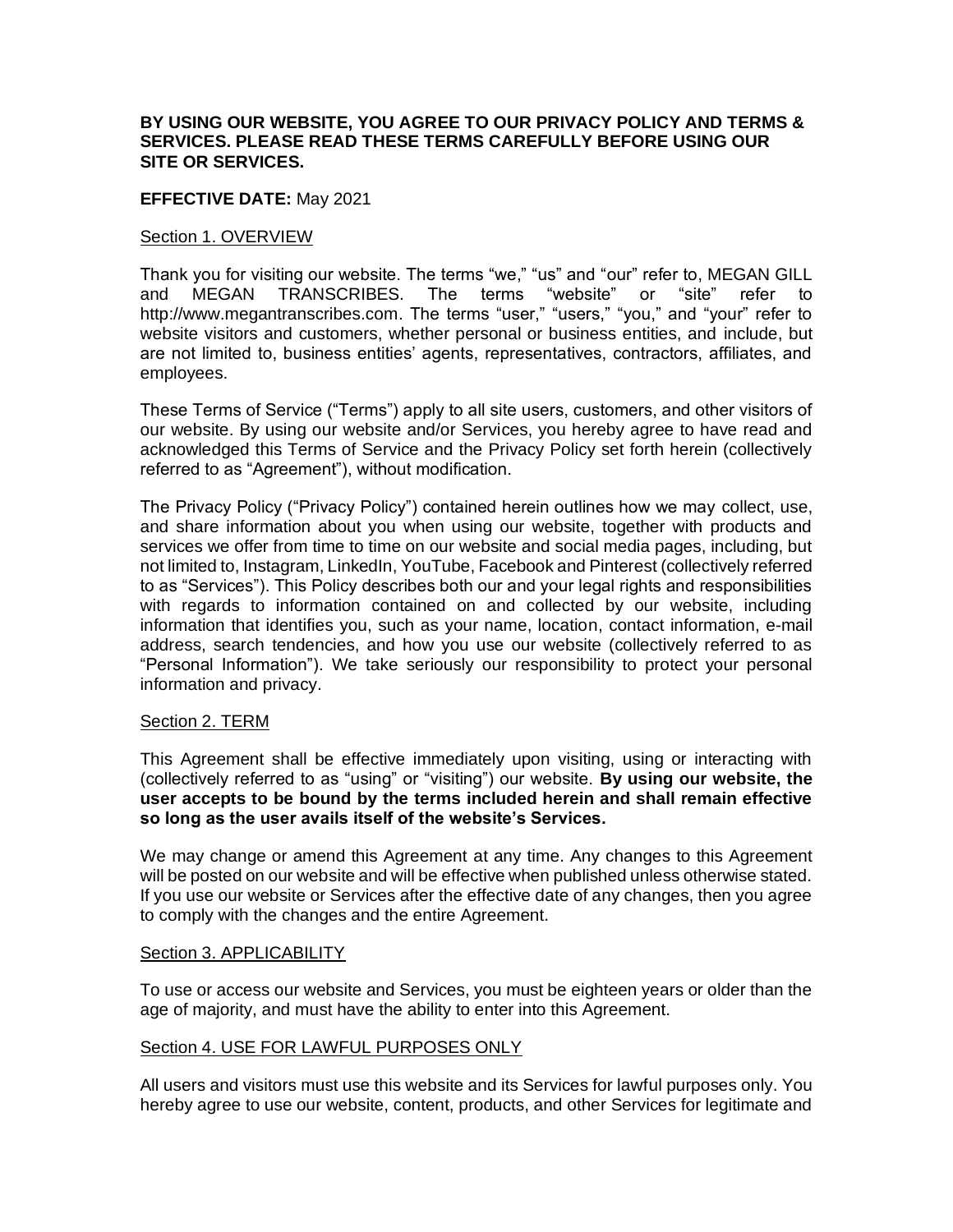non-commercial purposes only. You shall not transmit any material through our website which violates or infringes the rights of us or others, or material that is threatening, abusive, defamatory, profane, obscene, invasive, or which encourages criminal or illegal conduct or that would give rise to civil liability or otherwise violate any law.

## Section 5. DISCLAIMERS, WARRANTIES, AND LIABILITY

## A. *Educational and Informational Purposes Only*

All of the information provided on our website and contained in our products, whether for purchase or not, is for educational and informational purposes only. Nothing on our website claims to guarantee accurate, complete, reliable or up-to-date information.

## B. *Warranties & Guarantees*

**We strive to provide the most accurate information possible. However, we cannot ensure that our content is completely free from error or that it is timeless. As such, we do not give any warranty or other assurance as to the accuracy, completeness, timeliness, lack of errors, or fitness for particular purposes of any of the content or materials contained within and placed on our website, products, or other publications. To the maximum extent of the law, we provide our website and Services "as is" without any warranties, representations, or guarantees, whether express, implied, or otherwise.**

## C. *Earnings & Results*

We make no guarantee of any kind regarding the potential income or results that can be generated through the use of our Services, products or website. From time to time, we may publish testimonials from clients - however, please keep in mind that past results are not an indication or promise of your results.

## D. *Affiliate Programs*

We reserve the right to link to products or services for which we earn a commission, affiliate fee, or referral fee (all of which are interchangeable and mean the same thing for purposes of this Agreement). We will take reasonable measures to ensure that all affiliate links are labeled and disclaimed conspicuously.

## E. *Limitation of Liability*

To the fullest extent permitted by applicable laws, we disclaim liability for any injuries, losses, or damages of whatever nature arising from the following, either directly, indirectly or consequentially: loss of use, loss of data, damage by Virus, loss or damage to property, claims of third-parties.

## Section 6. SECURITY & INDEMNIFICATION

In order to maintain the security of your Personal Information, we have taken reasonable methods to prevent unauthorized access and maintain accuracy of all Personal Information collected by our website. Physical and technical methods of protection include limited numbers of internal personnel accessing your Personal Information, and password protecting documents or logs that contain Personal Information.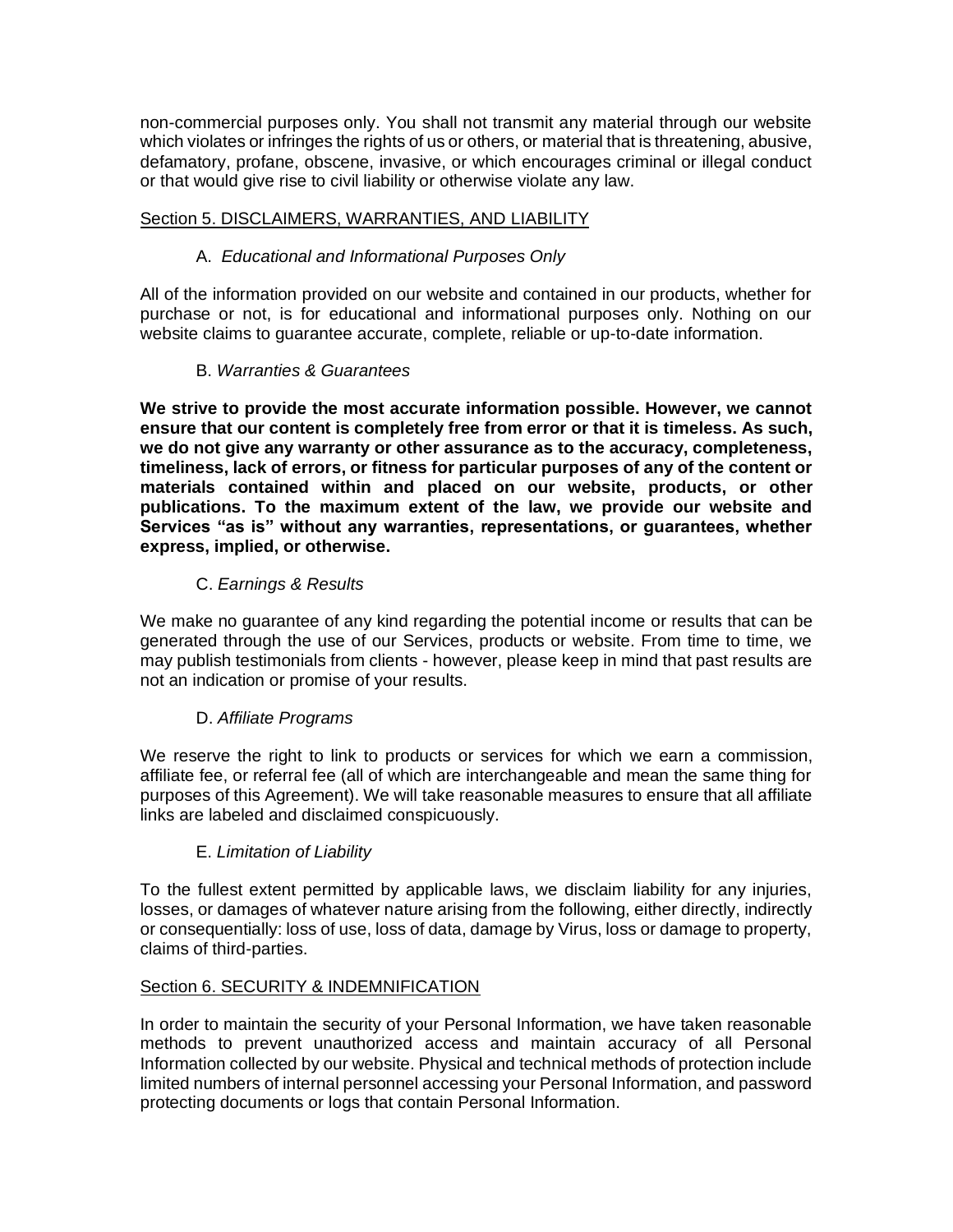Transmission of information over the internet is not fully secure. As such, we cannot guarantee that any information you submit to us will be accessible to only us as the intended recipients. Any transmission is at your own risk. However, we do our best to protect your data and any information you provide. Nevertheless, if there is a security breach on behalf of an unauthorized party, you agree to indemnify us and hold us harmless for any and all claims against the unauthorized party.

We strive to prevent the introduction of malware, malicious code, and viruses to our website and our users (collectively referred to as "viruses"). However, due to the inherent nature of the internet, we are unable to guarantee or warrant that our websites, products, content or other Services are completely free from viruses. As such, we will not be liable for any damages or harm that is attributable to viruses that may arise after use of our website or Services. It is your responsibility to take reasonable measures to prevent the intrusion of viruses onto your hardware and software, and taking appropriate steps to ensure your computer and web browser are not exposed to the risk of interference or damage from viruses.

Your use of our website, products and Services is completely voluntary. As such, you shall indemnify us and hold us and our agents and affiliates harmless for any damages or injury that may arise from your use of our website, products and Services, which include, but are not limited to, issues regarding the confidentiality and security of your Personal Information.

### Section 7. ACCEPTANCE & SCOPE OF PRIVACY POLICY

This Privacy Policy is part of our Terms of Services, which address your access, exchange of information, and use of our Services. The Privacy Policy **(outlined in this Section and Sections 1-4, 6-11, 13, 16 and 17)**, is incorporated herein. **By using our website and Services, you hereby agree to all of the terms set forth in our Terms of Service and Privacy Policy. If you do not agree with our Terms of Service or Privacy Policy, then please do not use our website or Services.**

This Privacy Policy applies to your Personal Information that is collected by us on our website through when you elect to use our Services. For more information about how we collect and use your information, see Sections 8 and 9 below.

This Privacy Policy does not cover the collection and/or use of your personal information by third-party programs or websites, such as search engines (i.e. Google), commerce platforms and plugins (i.e. WooCommerce, Square, Stripe, PayPal, Shopify, Venmo, and Zelle), website hosts (i.e Wix, Google, Bluehost, Go Daddy, Kajabi or WordPress), e-mail marketing programs (i.e. MailerLite), video or messenger applications (i.e. Zoom, Slack, or Voxer), teaching or webinar platforms (i.e. Kajabi, Podia, Thinkific, Teachable), or social media platforms. The collection and use of data and information by third-party platforms and programs, such as those described above, are governed by each third-party's respective privacy policy. However, you should not assume that third-parties have a privacy policy that is equivalent or similar to ours. As such, we are not liable or responsible under any circumstances for the collection and use of your personal information by thirdparties or the third-parties' compliance with their respective privacy policies.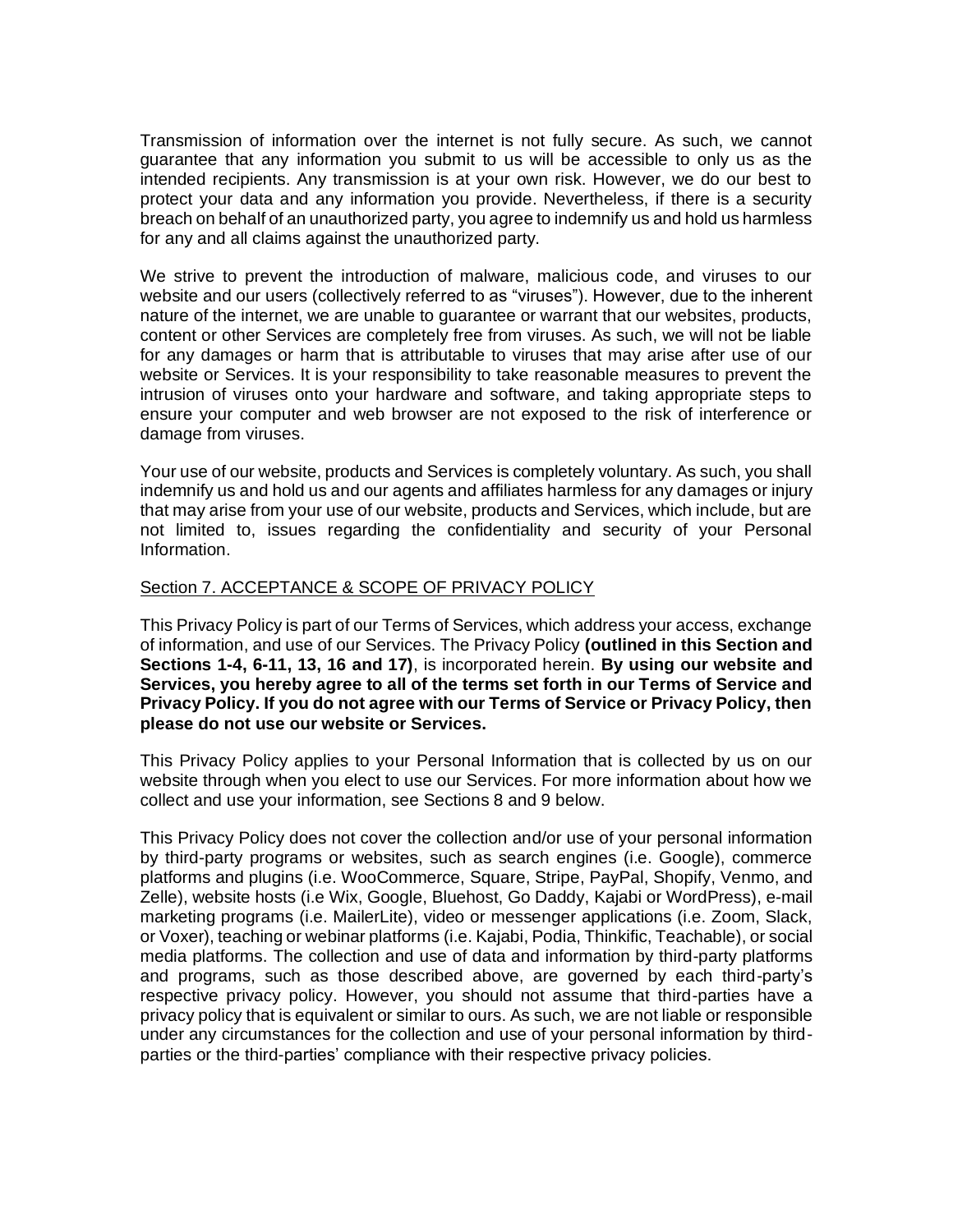By accepting our Privacy Policy, you hereby acknowledge that you are above the age of consent and majority in your jurisdiction. Minors should not use this platform and, as such, we do not knowingly or intentionally collect, share, or use Personal Information from minors.

## Section 8. INFORMATION COLLECTED

A. "Personal Information" that is subject to these Terms and Privacy policy include, but are not limited to:

- *Information in exchange for products or services*  From time to time, we ask for personal information, such as names, e-mail addresses, phone numbers, credit card numbers, account information and/or billing addresses in an exchange for our product, content, or Services.
- *Analytics* This website collects data, such as visitor location and times, in order to help us analyze user data and better serve our users. From time to time, our website may collect data such as cookies, pixel tags, clickstreams, and other modern technology to collect information such as browser type, web pages viewed, links clicked, and other actions you may take either on our website or via social media accounts and e-mails associated with us. This information may be used from time to time to help us personalize your experience or for security purposes. Cookies are pieces of data from a web server to your web browser and saved on your hard drive. Cookies do not contain personally identifiable information, such as your name or contact information. You may adjust your browser settings with regards to the collection of internet cookies - for example, you may delete, block and/or refuse cookies, or you may elect to be notified before cookies are placed.
- *Log Files* Modern websites often collect user data in the form of log files. This is a modern way to log when and from where a user enters our website. This data may include information such as internet protocol (IP) addresses, browsers, date and time stamps, referral links through which you entered our website, demographic information, and the number of clicks a user makes on our site. This information is separate from Personal Information described above, and does not include information that is personal to you on an individual level. This information is used to track general traffic flow and usage of our website, in addition to other trends and statistics such as the number of visitors to a certain page on our website.
- *Transaction Information* When you download or purchase a product from our website, certain information may be collected, such as the date of the purchase and product details. This information is collected and used for internal purposes only, in order to enhance the general user experience. If you purchase one of our products, certain data is required to fulfill your request, such as credit card numbers/expirations/security codes, billing information and addresses, zip codes, and names, which will be processed through a third-party payment program. This information will not be shared intentionally with any party other than the third-party programs responsible for processing your payment and procuring payment to us.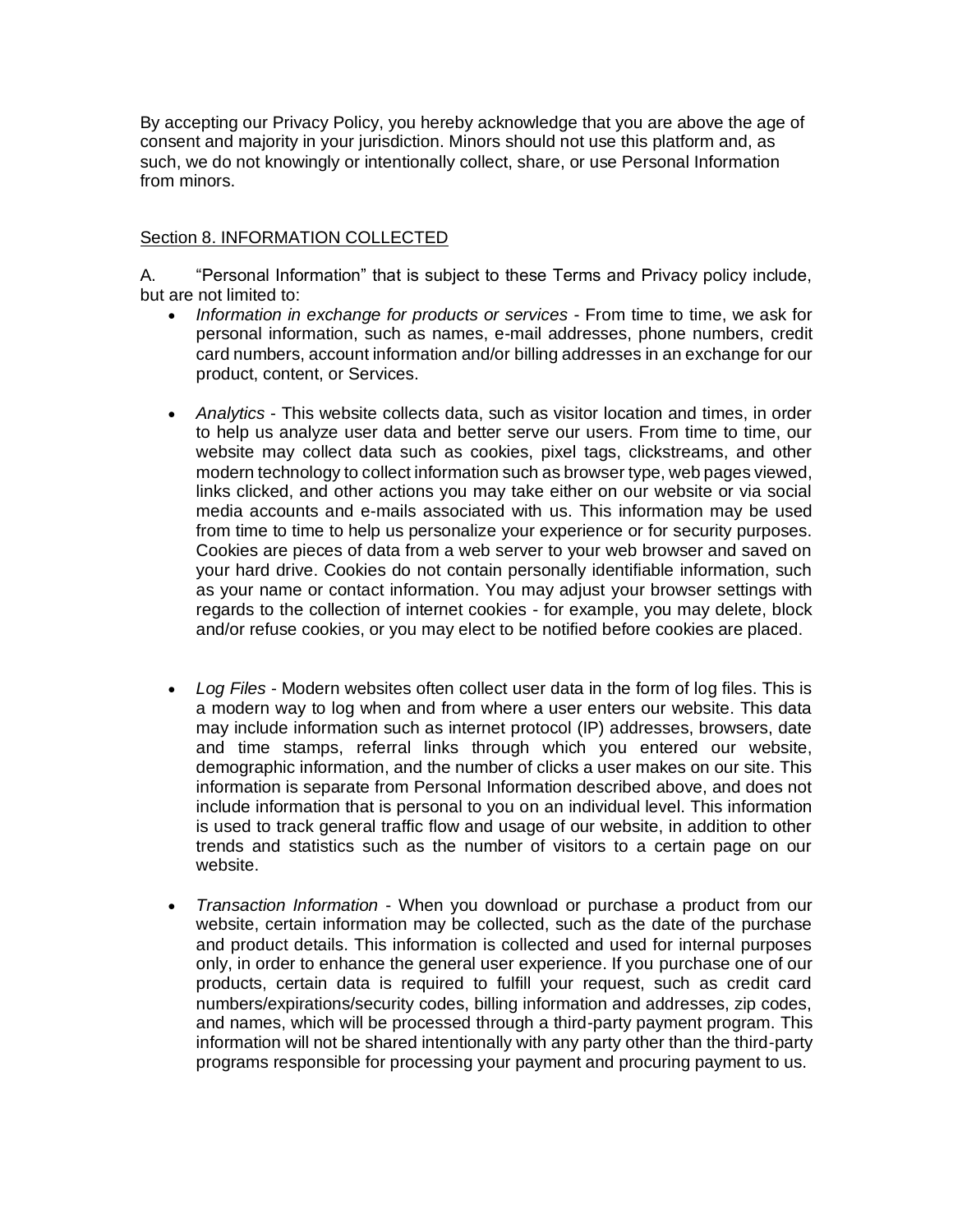- *Third-Party Information* From time to time, we may receive information from thirdparty programs or plugins, such as PayPal, Stripe, Square, Shopify, Kajabi, Google, WordPress, or through social media platforms.
- B. Information may be collected in one or more of the following ways:
	- *Provided by you, the user* Our website may ask you to input Personal Information from time to time. For instance, we request your e-mail address and name to send you a protected piece of content or may ask for your e-mail address when you have a question relating to customer service or consultations.
	- *Collected from internet browsers or devices*  From time to time, data is collected and sent to us automatically by your web browser or device. Information collected in this category tends to include your IP address, links clicked, pages visited, and time stamps of visits. This information tends not to be personally identifiable.
	- *Cookies, pixels, web beacons, widgets, and other modern technologies* This site uses cookies to collect information to monitor and aggregate web traffic to our site. This site may also use web beacons, pixels, and social media widgets to help us understand browsing activity and traffic patterns. This information helps us improve our website, Services, and the user's online experience. For example, social media widgets may be placed on our website by third-party social media platforms to allow you to interact with our social media accounts. These modern technologies may also collect browsing data, although the collection and use of data amongst these third-parties is subject to their control and respective privacy policies. Please see Section 10 below for information as to how you can opt out or limit how we use cookies.

# Section 9. INFORMATION USED

A. By using our website, you hereby agree that any and all information collected in Section 8 hereto may be **used** for the following purposes:

- To provide content, products, and other Services to you;
- To process and fulfill any purchases or orders, which may include sending emails to you;
- To communicate with you, such as via e-mail, including promotional e-mails, newsletters, and product attachments;
- To provide customer service and manage individual accounts;
- To provide a you with a personalized online experience;
- To grant you access to certain content and services online;
- To educate us on our user's tendencies and preferences;
- To fulfill a contract we have with you;
- To optimize our website and our users' experience;
- To prevent, mitigate, and investigate security breaches;
- To verify or authenticate information;
- To respond to lawful requests from government authorities, if applicable;
- To resolve disputes with users;
- To prevent fraud or security issues;
- To fulfill or enforce our agreements with third-parties;
- To enforce our Terms of Use.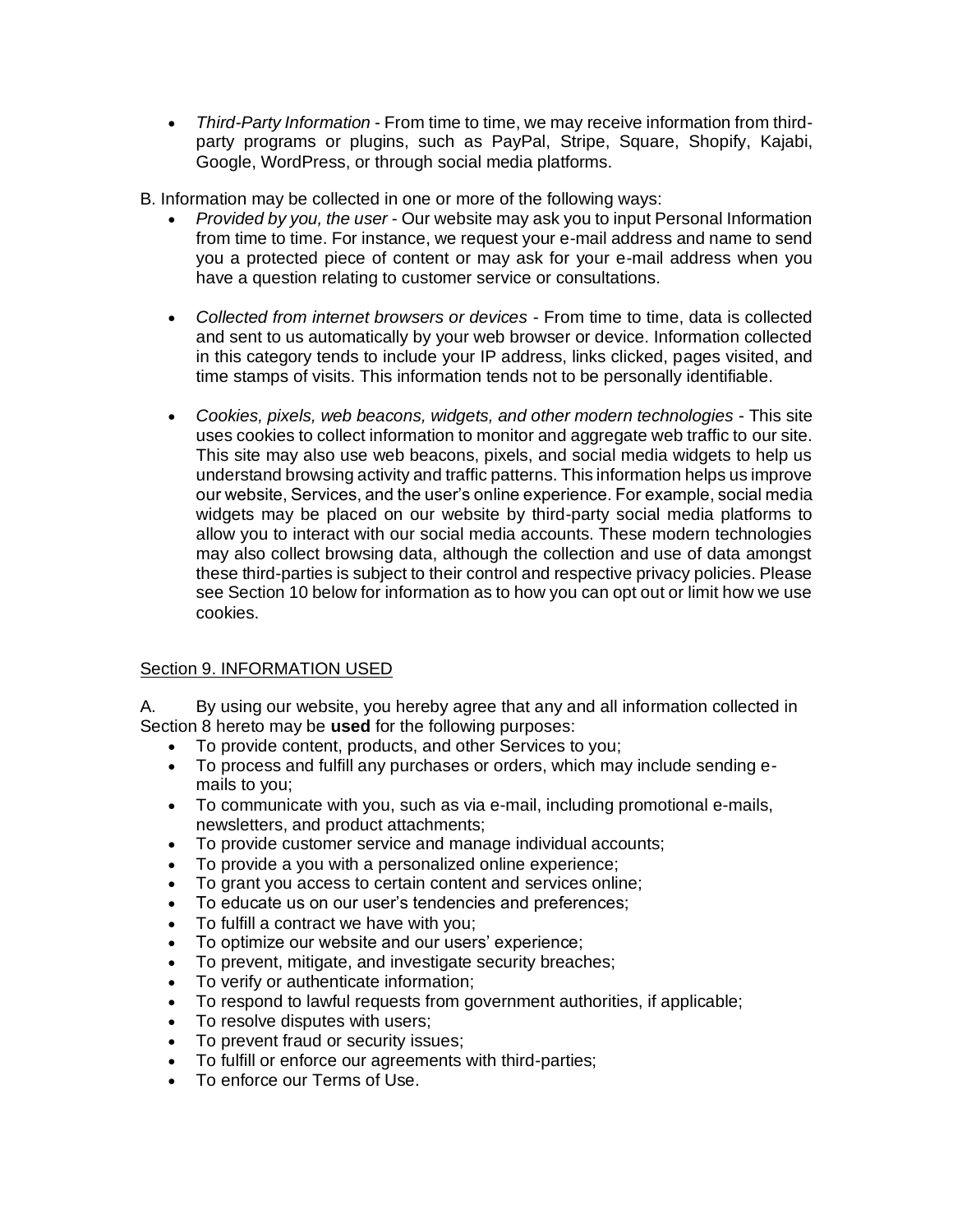• To protect our legitimate business interests, which include but are not limited to: i) providing or administering Services to you and our users; ii) maintaining records; iii) analyzing data for business purposes and quality assurance; iv) communicating with you regarding the administration of Services and our obligations associated therewith; v) legal purposes, such as in dispute resolution, litigation, investigations, or regulatory purposes.

B. The Personal Information collected and used may be shared with certain third-parties. Personal Information may be **shared** in the following ways:

- *Service providers* Personal Information may be shared with third-party programs, platforms, and providers in exchange for data, analytics, reports, or confidentiality agreements. Third-party providers include, but are not limited to, the following: website hosts, e-commerce platforms, payment providers and payment processors, website plugins, e-mail servicing programs, marketing consultants, and brand advisors. These third-party providers shall only collect, use, maintain and share your information to the extent that doing so furthers the services they provide to us. Any use beyond that scope shall be deemed an unauthorized use, of which you hereby agree to indemnify us.
- *Social sharing* Personal Information may be shared by you if you elect to post content on our website, social media pages, or accounts. Your Personal Information may also be disclosed when you elect to connect your social media accounts to your accounts on our website or e-commerce page, which is then subject to the privacy policy of the respective social media platform.
- *Asset Sale or Transfer* Personal Information may also be shared in the event of a merger, acquisition, asset sale, or other transfer of our business and assets.
- *Legal and/or Regulatory Disclosures* Personal Information may also be shared if necessary to further a legal, regulatory, audit, or professional investigation.

C. The Personal Information that is collected will be stored in a commercially reasonable manner for as long as is necessary to protect our legitimate business interests, and to comply with applicable law. We reserve the right to collect and store your Personal Information to the extent that it is not prohibited by law.

## **D. We do not sell or license your Personal Information to third-parties for their own marketing or commercial purposes without your consent.**

# Section 10. CHOICE AND OPT-OUT

A. *Cookies & Behavioral Based Advertising -* We may work with third-parties, such as Google and Facebook, for marketing, advertising and other legitimate business purposes. For information as to how you can opt-out of some of these advertising services, be sure to change your internet browser's settings to block cookies or ask permission before collecting cookies.

*B. E-mail Marketing -* We may, from time to time, require your e-mail address and other Personal Information to use our Services. If you do not want us to contact you via email for promotional purposes, account management, updates, or product information, then you can elect not to share your e-mail address with us (although it may nevertheless be necessary to utilize a certain Service). At any time, you may manage your e-mail subscription preferences by contacting us at [megantranscribes@gmail.com](mailto:megantranscribes@gmail.com) at the link on the bottom of each e-mail sent by us.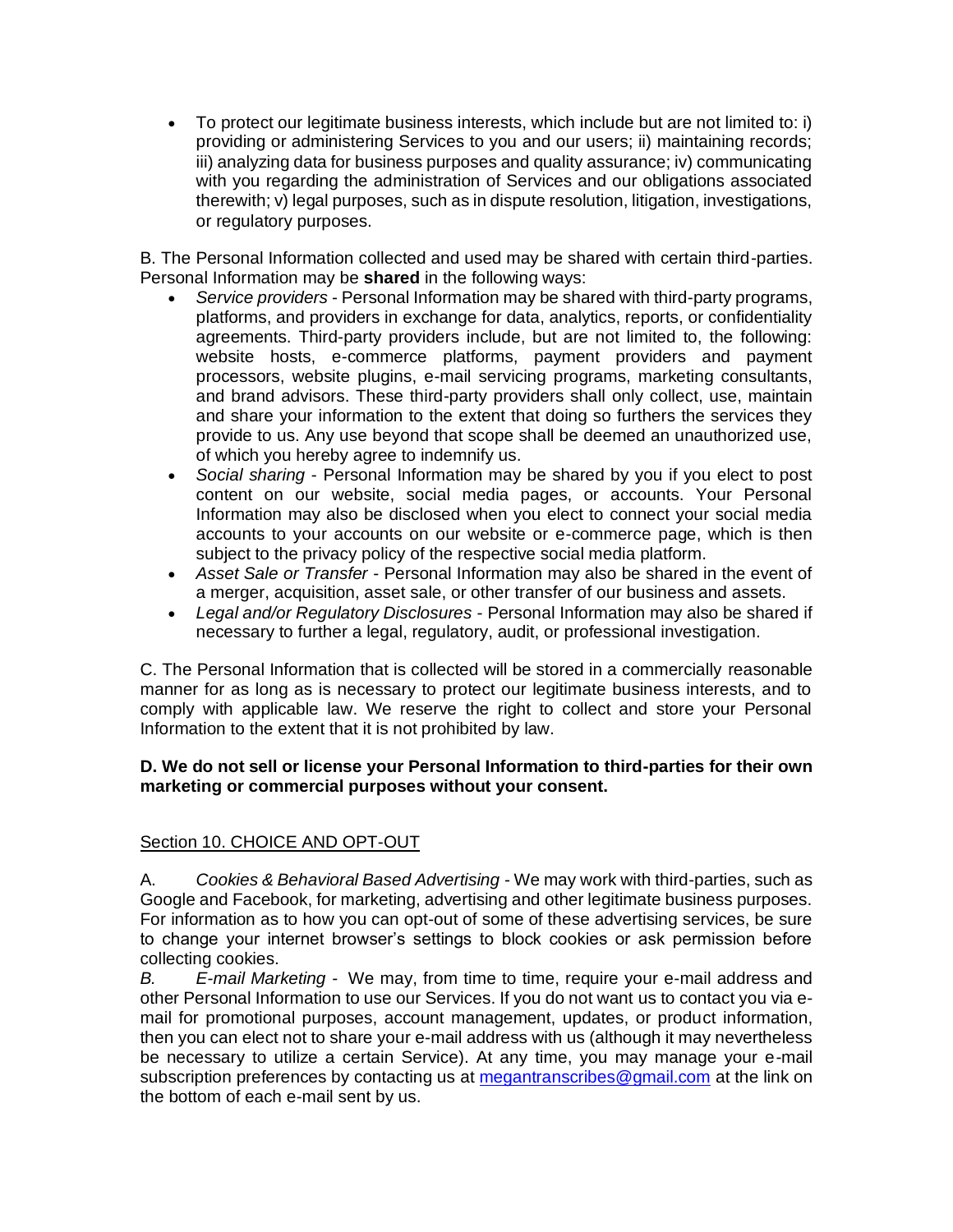*C. Google Analytics -* In order to opt out of Google Analytics, you may visit: [https://tools.google.com/dlpage/gaoptout.](https://tools.google.com/dlpage/gaoptout)

*D. European Union* - Residents of the European Union may have the following rights with respect to the collection and use of their Personal Information: i) right to review, verify, correct, and request erasure of your Personal Information that we collect and store; ii) limit, restrict, or object to the use of your Personal Information under certain circumstances; iii) the right to request the transfer of your Personal Information to another party under certain circumstances. For more information regarding your rights to your Personal Information in the European Union, please visit: [https://ec.europa.eu/info/law/law-topic/data-protection/reform/rights-citizens\\_en.](https://ec.europa.eu/info/law/law-topic/data-protection/reform/rights-citizens_en)

*E. California* - Residents of California who are users of our site may request certain information regarding the disclosure of their Personal Information to third-parties for marketing purposes. All requests of this nature should be specific and addressed via email to [megantranscribes@gmail.com.](mailto:megantranscribes@gmail.com) Users may also utilize a preference on their internet browser called Do Not Track. However, we may not respond to Do Not Track settings. For more information about California Do Not Track and your rights as a California resident with respect to your Personal Information, please visit: [www.allaboutdnt.org.](http://www.allaboutdnt.org/)

# Section 11. GOVERNING LAW & VENUE

MEGAN GILL and MEGAN TRANSCRIBES is located in the United States and is subject to the applicable laws governing the State of California. The governing law for this agreement is the law of the State of California.

# Section 12. INTELLECTUAL PROPERTY & STOCK PHOTOGRAPHY

A. *Stock Photography* - This website may use free stock photography as part of its design. All stock images used have an irrevocable, non-exclusive copyright license to download, copy, distribute, use and modify the photos for free, including for commercial purposes. Use of said stock photography is permissible under applicable laws without permission from the photographer or attributing the work to the photographer.

*B. Intellectual Property* - This website, content and products contain intellectual property owned by us. and by third-parties that license some intellectual property to us. This Agreement is intellectual property owned by us. Other examples of intellectual property found on our website and within our products and Services include, but are not limited to: trademarks, service marks, layout, logos, business name, design, text, written copy, certain images, podcast recordings, videos, audio files, and all of our paid products (collectively referred to as "Intellectual Property"). You shall not copy, publish, transmit, transfer, sell, create derivative works from, reproduce, or in any way exploit any of the Intellectual Property owned by us and the third-parties described within this Section in either whole or part without prior written consent.

# Section 13. MISCELLANEOUS

A. *Amendments* - We reserve the right to amend this Agreement from time to time. You are bound by any changes made after the publication of the changes on our website. We will take reasonable efforts to notify you of any changes that are made.